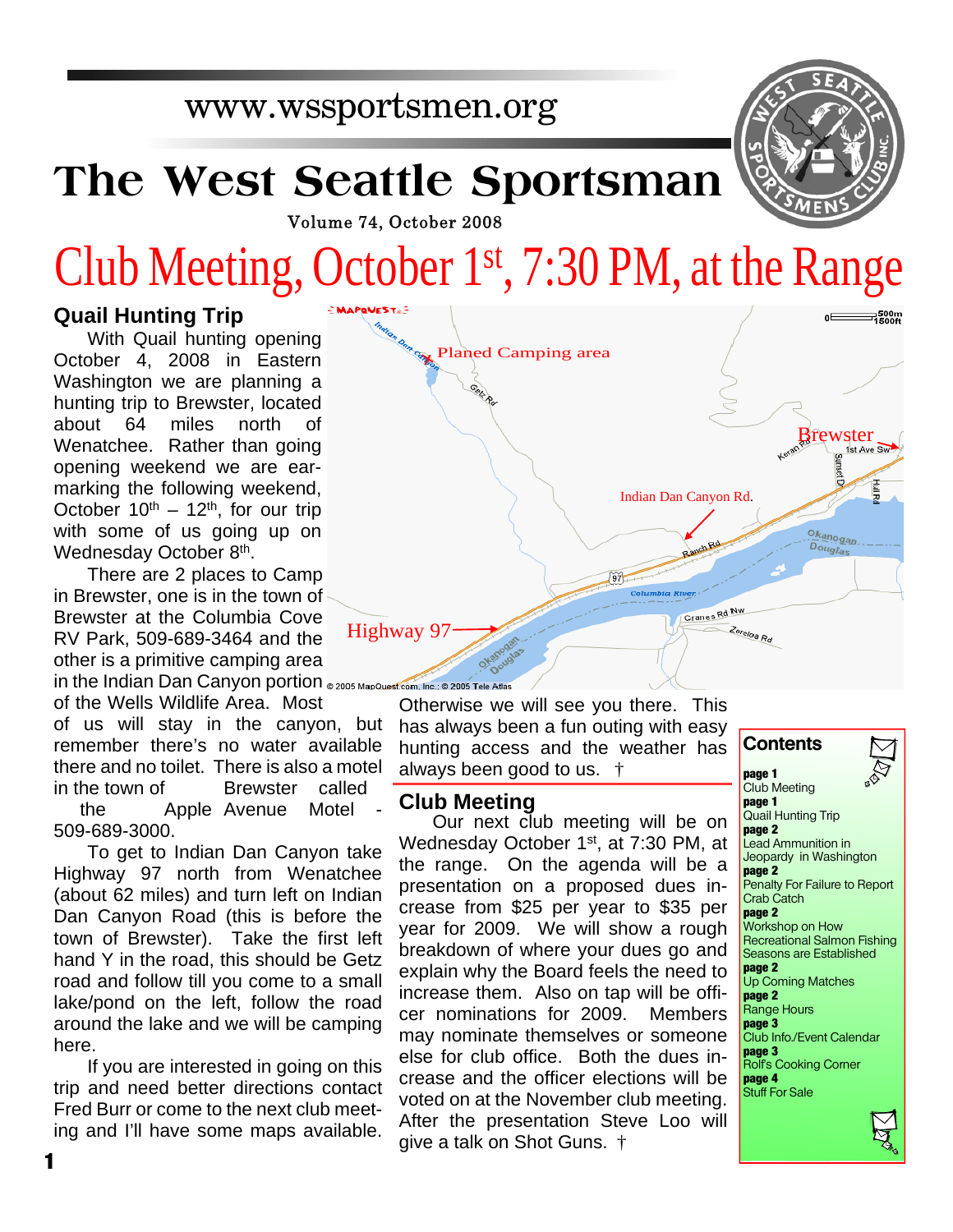#### **Lead Ammunition in Jeopardy in Washington State!** *Please Stand-Up and Make Your Voice Heard!*

The lead ammunition you use for hunting as well as target and competitive shooting will be banned from purchase, use and ownership in the state of Washington if the state's Department of Ecology has its way. Lead ammunition is a target of a series of recommendations in the "Lead Chemical Action Plan" prepared by the Department of Ecology.

The plan is open for public comment until Monday, October 6. The plan and information about submitting comments are available at: http://www.ecy.wa.gov/programs/ swfa/pbt/leadcap/.

Lead shot has been banned in waterfowl hunting. Most recently, California passed a law that prohibits hunters from using lead ammunition in areas within the range of the California condor. A symposium was held in June in Boise, Idaho about the effects of lead ammunition on wildlife and humans. Most of the speakers supported a ban on lead ammunition, regardless of the cost, performance, and availability of substitutes. The Department of Ecology plan is yet another effort to remove lead ammunition nationwide.

Please take the time to submit comments to the Department of Ecology and to Governor Chris Gregoire (D). Let the Governor know that there is no adequate substitute for lead ammunition and that any affects on humans and wildlife do not justify a ban as recommended by her Department of Ecology. Governor Gregoire can be reached by phone at (360) 902- 4111, by fax at (360) 753- 4110, or click here to send email. The Governor can also be reached by U.S. Mail at: Governor Chris Gregoire, Office of the Governor, P.O. Box 40002, Olympia, WA 98504-0002. †

#### **Penalty For Failure To Report Crab Catch**

OLYMPIA - A \$10 penalty for failing to comply with Puget Sound crab catch reporting requirements was approved by the Washington Fish and Wildlife Commission during a meeting here Sept. 5-6.

The citizens commission, which sets policy for the Washington Department of Fish and Wildlife (WDFW), approved the department's proposal to begin enforcing the fine starting next year with catch reports due after the 2009 crab season.

Sport crabbers in Puget Sound are required to record their Dungeness crab catch on separate catch record cards - one for

the summer season and one for the fall/winter season. People have the option of reporting that harvest information on the Internet or by mailing in their catch cards.

Under the new rules, crabbers who fail to report their catch will be required to pay \$10 before a license vendor will issue a new catch record card for the following Puget Sound crab season. According to WDFW, less than a third of the 200,000 people licensed to fish for Dungeness crab in Puget Sound reported their catch as required.

Commissioners agreed that timely catch reports are an essential tool needed to manage the popular fishery. †

#### **Workshop Scheduled on How Recreational Salmon Fishing Seasons are Established**

OLYMPIA - The Washington Department of Fish and Wildlife (WDFW) has scheduled a public workshop Oct. 1 in Lacey to discuss how annual seasons are set for recreational salmon fisheries.

The workshop, which is scheduled during a meeting of WDFW's Anadromous and Marine Resources Sportfishing Advisory Group, will begin at 9 a.m. at the Lacey Community Center, 6729 Pacific Ave.

During the meeting, WDFW *continued on page 4*

| Up coming Small bore & Air Matches    |                                                                                                |                                                                                                       |                                                                                                                                                                                                                                                  |
|---------------------------------------|------------------------------------------------------------------------------------------------|-------------------------------------------------------------------------------------------------------|--------------------------------------------------------------------------------------------------------------------------------------------------------------------------------------------------------------------------------------------------|
| Oct 4-5<br>Nov 1-2<br>Nov 15<br>Dec 6 | Olympia<br>Olympia<br>Puyallup<br>Olympia                                                      | NRA Coach School (Rifle)<br>State Indoor Int'l 3-P Championship (West)<br>JORC (West)<br>JOARC (West) | <b>Range Hours and Activity</b><br>Monday - Small Bore - 6 PM<br>Tuesday - Fall Pistol League<br>Wednesday - Juniors - Call Fred Burr<br>at 206-935-4883 for information.<br>Cost: Adult members \$2.00, non-<br>members \$4.00, Juniors \$1.00. |
|                                       | $\overline{v}_{\text{other}}$ $\overline{v}_{\text{other}}$ $\overline{v}_{\text{other}}$ 0000 |                                                                                                       | <del></del> . ~  ~                                                                                                                                                                                                                               |

Volume 74, October 2008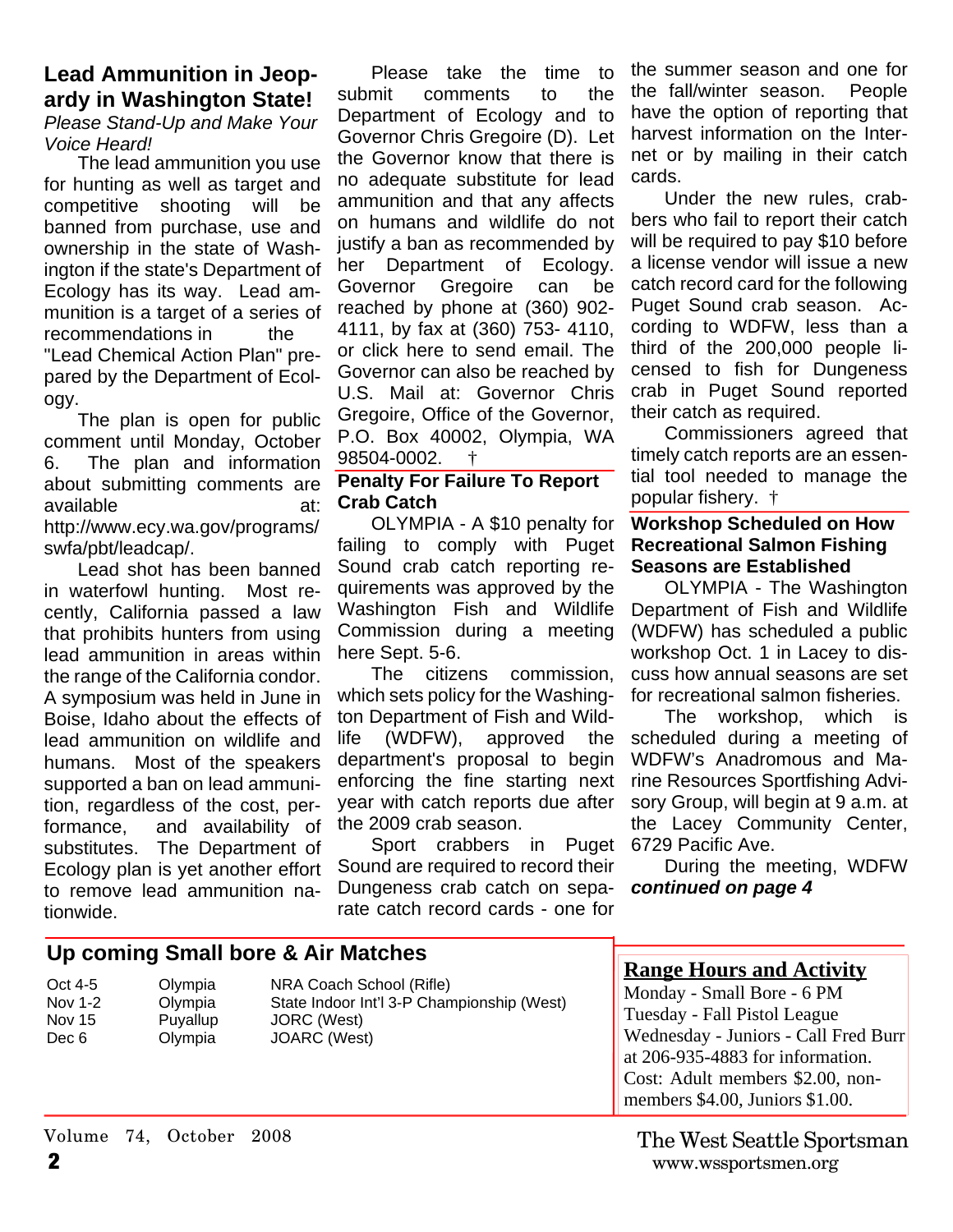### **The West Seattle Sportsman's Club Sponsors of the Roger Dahl Rifle Training Range**

| President – Greg Boyd      |
|----------------------------|
| Vice Pres. – Roz Mascio    |
| Secretary – Tony Olszewski |
| Treasurer – Fred Burr      |
| Rec. Sec. – Richard George |

206-965-9629 Steve Loo Fred Burr 206-719-3529 Jerry Mascio 206-719-3528 Ernie Frey 425-226-5643 Cam Robison 206-431-8337 Frank Novito 206-935-4883

Contact us at: info@wssportsmen.org



Rolf's Cooking Corner

### **SWEET 'N SOUR ELK MEATBALLS**

1 lb. Ground Elk

½ lb. Ground Pork

½ teaspoon salt

¼ teaspoon garlic powder

¼ teaspoon pepper

¼ teaspoon mustard powder

1 12-oz jar chili Sauce (not spicy)

1 10-oz jar grape jelly

Place ground meats in large mixing bowl. Add salt, garlic, pepper, and mustard, and knead the meat with your hands. Shape into walnut size meatballs.

Pour the Chili Sauce and Jelly into a large weeks in advance and frozen. pot, place over medium heat, and stir until Reheat before serving. † the jelly melts. The color of the sauce will



become very rich. Add the meatballs, a few at a time, carefully stirring to cover the meat with sauce. Continue cooking over medium heat for about 30 minutes. This recipe improves when prepared a few days in advance and refrigerated, or

|  | Events | <b>Calendar</b> |
|--|--------|-----------------|
|--|--------|-----------------|

Oct 1<sup>st</sup> - Club Meeting Oct 4th - Eastern WA. Quail hunting opens Oct 10<sup>th</sup>-12<sup>th</sup> - Brewster Quail **Hunting** Oct 18<sup>th</sup> - Eastern WA. Pheasant hunting opens Oct 22nd - Board Meeting Nov 5th - Club Meeting/2009 Officer Elections Nov 7th-9th - Wapato Pheasent/Quail Hunt

If you have any ideas for programs to have at the club meetings or any good outing ideas let one of the Officers or Trust- ees know. You may contact us at: info@wssportsmen.org

| <b>MEMBERSHIP APPLICATION</b><br><b>New</b>                                                                                                                                                                                                                                                                      | <b>Renewal</b>                           |  |  |  |  |
|------------------------------------------------------------------------------------------------------------------------------------------------------------------------------------------------------------------------------------------------------------------------------------------------------------------|------------------------------------------|--|--|--|--|
| <b>WEST SEATTLE SPORTSMAN'S CLUB</b>                                                                                                                                                                                                                                                                             |                                          |  |  |  |  |
|                                                                                                                                                                                                                                                                                                                  | Date                                     |  |  |  |  |
| propagation and conservation of game birds, game animals, and fish in the State of Washington, do hereby<br>apply for membership in the WEST SEATTLE SPORTSMAN'S CLUB and tender here with the sum of<br>\$<br><u>S</u> in payment of one year's dues.                                                           |                                          |  |  |  |  |
| I "I solemnly swear that I will abide by the Constitution and By-Laws of the West Seattle Sportsman's Club and<br>help in its up-building and I will not willfully disobey the Game Laws wherever I fish or hunt. I will always be<br>a true sportsman both in the field and to my brother members at all times. |                                          |  |  |  |  |
| Signed____<br><u> 1989 - Johann John Stone, mars eta biztanleria (</u>                                                                                                                                                                                                                                           | If you would like to<br>receive the Club |  |  |  |  |
| Street Address and the street Address and the street Address and the street Address and the street of the street of the street of the street of the street of the street of the street of the street of the street of the stre                                                                                   | newsletter by email                      |  |  |  |  |
|                                                                                                                                                                                                                                                                                                                  | check here.                              |  |  |  |  |
| Phone River Represent Remail                                                                                                                                                                                                                                                                                     |                                          |  |  |  |  |
| Recommended by Participants and the commended by the comment of the comment of the comment of the comment of the comment of the comment of the comment of the comment of the comment of the comment of the comment of the comm<br>(New Only)<br>---------------------------------                                |                                          |  |  |  |  |
| The West Seattle Sportsman                                                                                                                                                                                                                                                                                       | 74,<br>October<br>2008<br>Volume         |  |  |  |  |